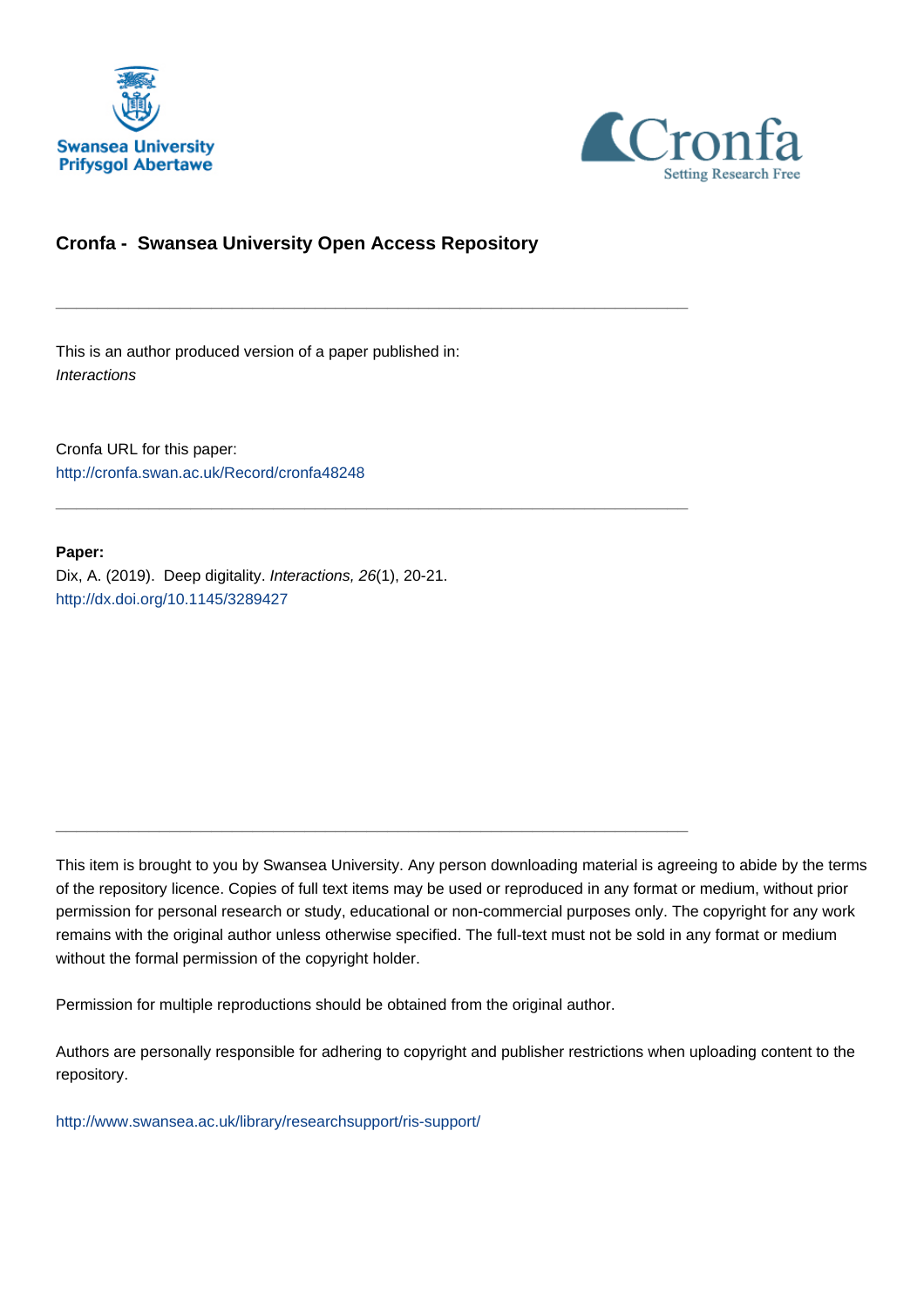# Deep Digitality – fate, fiat and foundry

## Alan Dix

The wand lies on time-darkened wood, strange-coloured stains tell of past experiments. I touch it gently, magic tingling beneath my finger tips, but, for now, leave it among retorts, dried frog skin and tools of alchemy. Instead I take a simple spyglass and look north towards the hills.

Between Swansea and Cardiff, the Tawe, Neath, Ely, Taff and Rhymney rivers flow grey-silted into the sea. They rise inland in low mountains to the north, Hydra-like splitting and bifurcating, running up deep-gouged vales that once were the South Wales mining valleys, the powerhouses of industrial revolution: copper, iron and steam coal, making first Swansea and then Cardiff the largest ports in the world.

The pattern of water flow is much as you would expect from any mountain area: myriad tiny streams tumble down valley sides, joining to become rivers, yet choked with coal dust decades after the last deep mine closed. I remember as a schoolchild falling into the Taff whilst rowing, and finding the mud below the river bottom as deep as the water above, a thick, oozing substance, which seemed to want to hold you, sucking you into its pungent heart, just as the flowing slurry of coal-tip had claimed the children of Aberfan years before.

It is a river pattern much as you would expect from a mountain area, until you look at the underlying geology. The area is a syncline, a basin-like structure where the inner parts sank and the outer edges rose, exposing easily accessed coal measures at the periphery and suggesting the potential for deep mining within. It is the geology that made the industrial history of the area possible in the days before seismic surveys, but it is also a geology at odds with the rivers that flow over it.

Given the basin-like structure of the rock layers, you might imagine a large lake with a single outflow like Niagara Falls, or a circular fan-like pattern of smaller rivers running toward one another into a single massive water flow that punches through to the sea. But this is not what the maps show.

In school we were taught that the rivers form what is known as a superimposed drainage pattern: they were there before the syncline formed, and, as the geology shifted beneath them, they cut their way through the shifting rocks, leaving a legacy of the landscape before [1].

A few months ago I became Director of the Computational Foundry at Swansea University, a new initiative to grow digital research capacity in Wales for the good of the region, nation and world. Swansea was once known as 'Copperopolis', the heart of the global copper industry, and the Foundry takes its name from the numerous copper works that lined the lower reaches of the Tawe bringing jobs to many, wealth to some and ecological despoliation to all.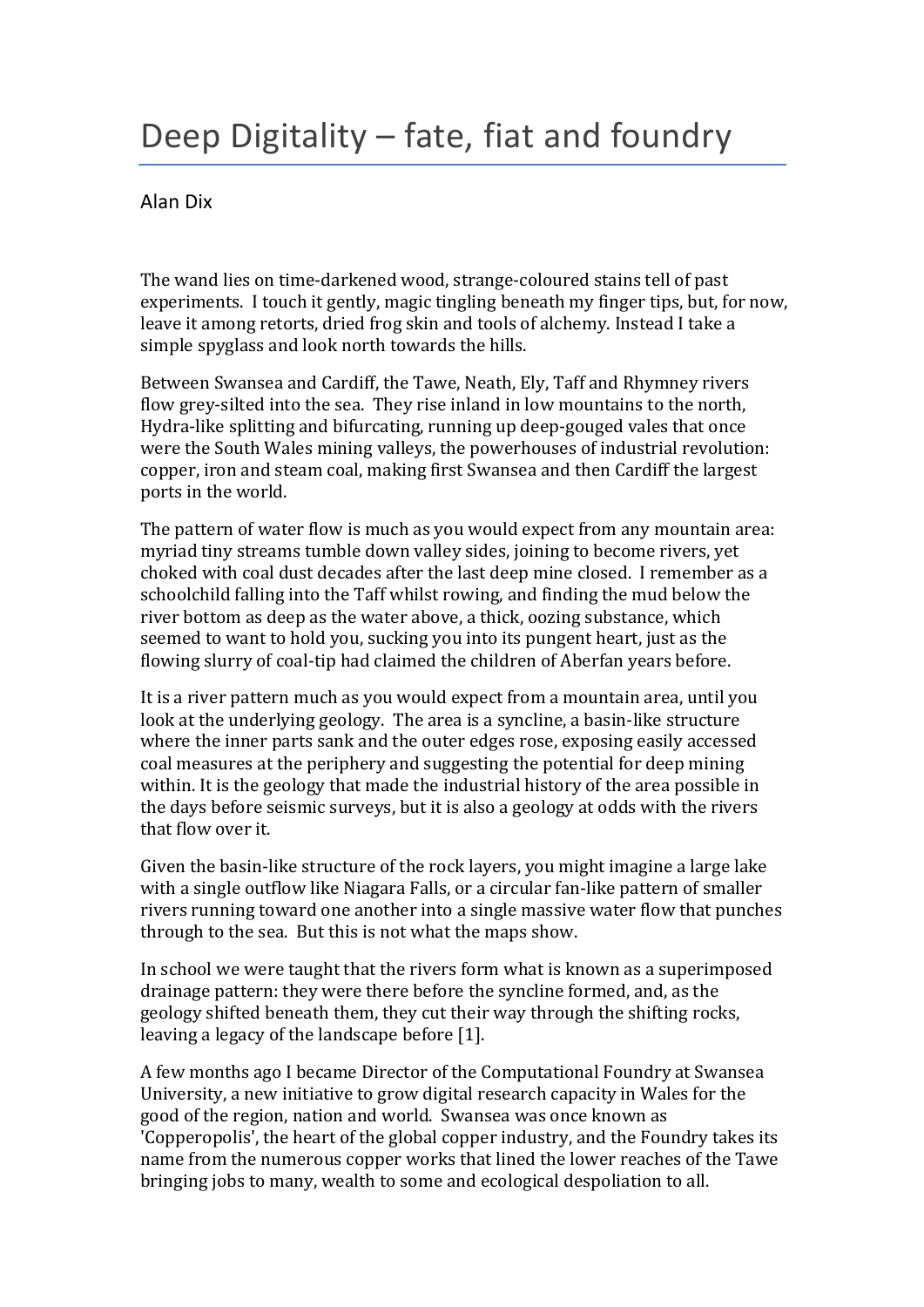Looking at digital technology I wonder if the patterns of digitality are merely a relic of the industrial revolution and the merchant age before, just as the rivers of the South Wales valleys reflect a one-hundred-million-year old topography. Despite talk of 'disruption', it often seems that digital technology simply reinforces and reproduces the existing patterns of industry, commerce, health and government. The patterns remain whilst the digital geology has shifted beneath.

What would these institutions be like if developed from the digital ground up?

In health the demarcation between medical doctor, nurse, surgeon, family doctor and health visitor is partly due to different and essential abilities, skills and experience built up through training and practice. Yet it also reflects more superficial delineations: the physical boundaries of hospital walls, and the information boundaries between specialised, but often rote, knowledge of bone, tissue and drugs. Digital technology transcends walls and distance, and makes raw information available to all. A new Wellness Village at Llanelli will challenge some of these boundaries, and, of course, digital technology will be at the heart of this transformation [2].

Large factories and mass production harness the efficiencies of scale, through continuous production with specialised parts shipped around the world, but flexible manufacture and digital fabrication remove many of the drivers for size.

More radically the centralised logistics of production and distribution, replicated by global corporations no matter how disruptive, are but a relic of a financial past, and crucially due to the fundamental nature of money.

Money has two roles: the transfer of value and the transfer of information. The former was the oldest reason for coinage or tokens of value, but it is the latter, the hidden hand of economics, which has driven the success of market capitalism. The cost of raw materials and consumer goods is an indicator of the availability, demand, and worth to individuals of different products. This then allows industry to match itself to the market without centralised control. However, money is a lossy information conduit; the very fungibility of coinage, which is essential for the transfer of value, means that it only gives knowledge in the aggregate. Centralised logistics are an accident of information paucity  $-$  only in the lumpen can the depleted knowledge of supply and demand be matched.

With colleagues at Cardiff School of Art and Design, I have been considering how consumer goods and fashion could be re-imagined for a digital era, using information technology to break this legacy of centralised logistics: allowing local-local connections as well as global ones, creating new roles for digital artisans, and refilling the gaping hole of semi-skilled and skilled blue-collar employment, which is driving the cataclysmic political changes that rage about us [3].

My fingers close again on the wand, its surface smoothed by aeons of past abracadabra columnists, ebony or blackened ivory, too old to tell. There were once four letters on its surface, the last now worn thin, so only the inscriptions 'A', 'C, 'and 'M' remain  $[4]$ .